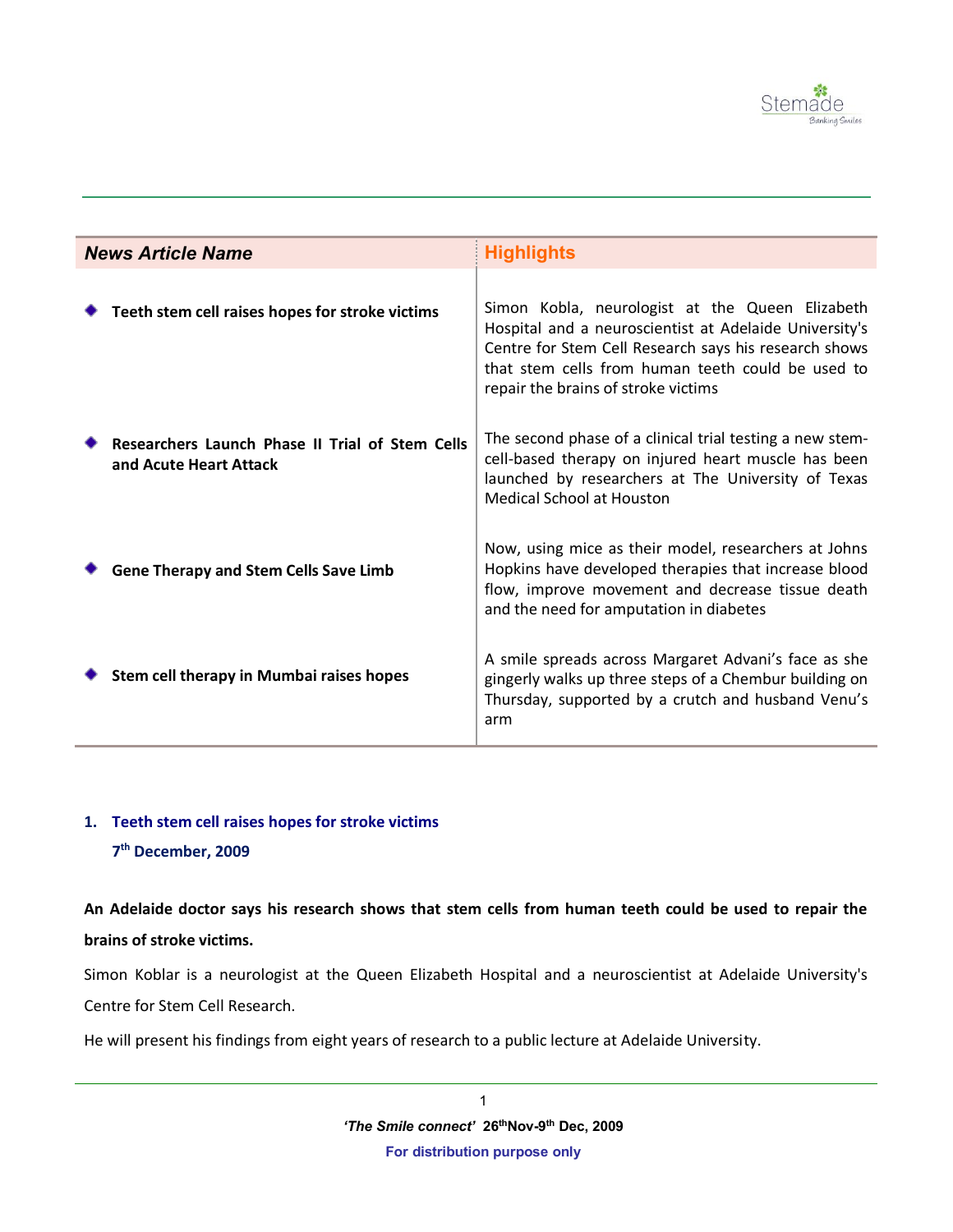

Associate Professor Koblar says the treatment has the potential to dramatically improve the quality of life for stroke victims.

"Often people even in their 70s with good hygiene still have teeth, so it would be plausible to consider that if we find the benefit with these types of stem cells that you could even take people's teeth and grow their own stem cells which would be a major advantage," he said.

"Just a small increase in function can mean the difference between someone being employed or unemployed on disability so, because we're starting at such a poor base that we can do so little, a small increment of improvement would be absolutely fantastic."

Professor Koblar says human trials are still needed.

#### *Source: ABC News*

## **2. Researchers Launch Phase II Trial of Stem Cells and Acute Heart Attack**

### **8 th December, 2009**

Results from Phase I of the trial are published in the Journal of the American College of Cardiology. Researchers reported that patients were treated safely with intravenous adult human mesenchymal stem cells (Prochymal) after a heart attack. In addition, they had fewer arrhythmias, improved heart and lung function, and improvement in overall condition.

"We are able to use a stem cell product that is on the shelf without prior preparation of anything from the patient, and this product appears to be able to help the heart muscle recover after a heart attack," said Ali E. Denktas, M.D., the trial's Houston site principal investigator and assistant professor of cardiology at the UT Medical School at Houston. "This means patients have the potential to recover quicker with less risk of an immediate secondary attack."

In many cell-based therapies, doctors harvest the patient's own cells, process them and then return them to the patient. Prochymal, developed by Osiris Therapeutics, Inc., contains adult mesenchymal stem cells from healthy donors. The cells can be stored at an emergency center until needed. For purposes of the Phase II study, Prochymal must be administered within seven days of a heart attack.

Researchers have just enrolled the first patient for the Phase II study at the Houston site. Heart attack patient Melvin Dyess, 49, received an intravenous infusion of either the stem cells or placebo as part of the protocol of the double-blind study. The procedure took place at the Memorial Hermann Heart & Vascular Institute-Texas Medical Center. Denktas said UT Medical School researchers will continue to enroll willing patients into the Phase II study who are admitted to Memorial Hermann-Texas Medical Center. Neither patients nor their physicians know whether they received the stem cell drug.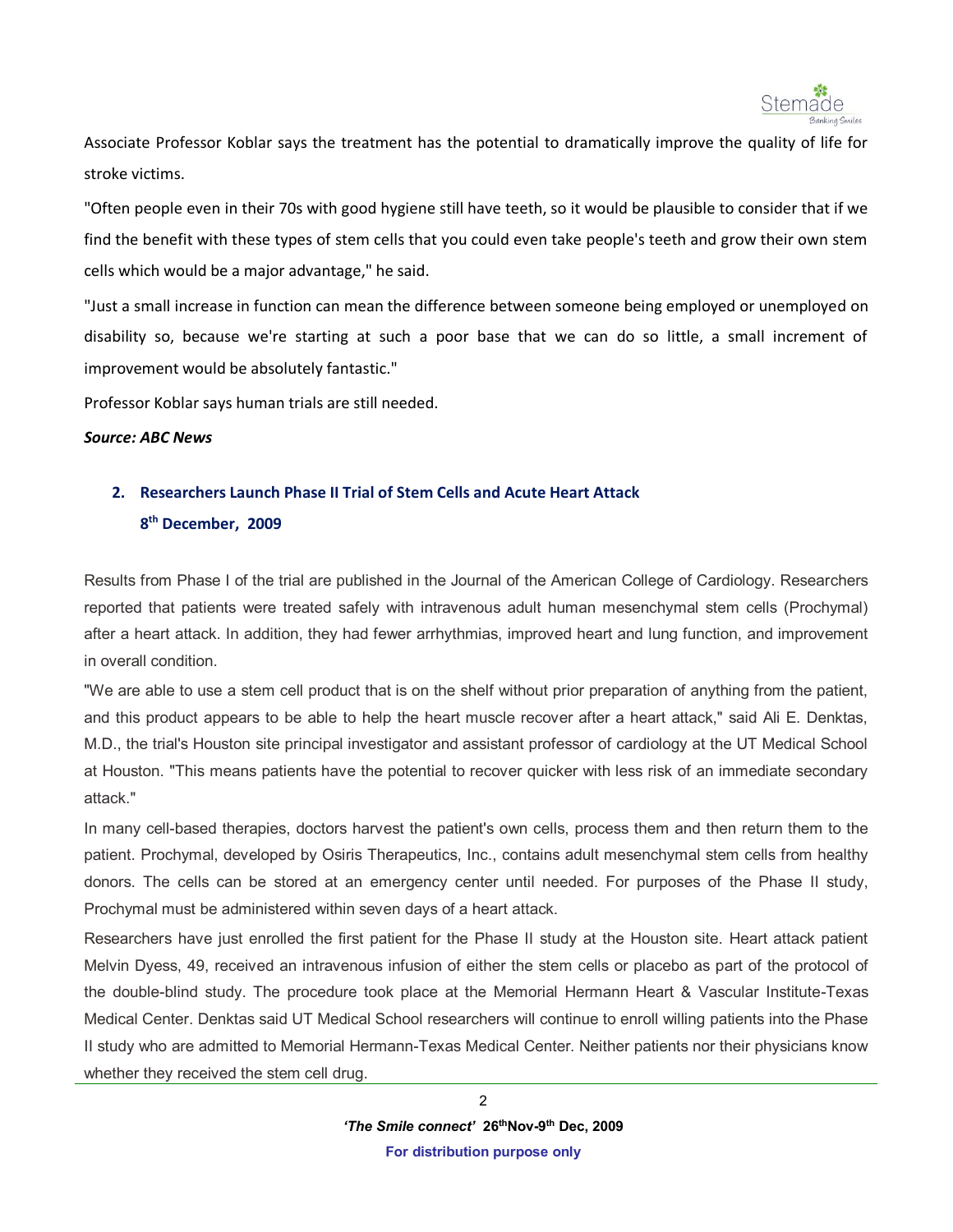

Affecting 1.1 million Americans every year, heart attacks are caused by disruptions to the heart's blood supply. Muscle cells can die within minutes of the blood being reduced or cut off. The body has a limited capacity to regenerate new heart muscles and repair wounds to the heart.

Denktas said while cell-based therapies including Prochymal appear to work, researchers are not sure why. Previous studies have shown that adult stem cells have a "homing device" that sends them to the point of injury in the human body.

"Studies with acute myocardial infarction (heart attack) show that if you give cells of some sort to the heart relatively quickly, five to 10 days after the heart attack, they nest themselves in the heart and the heart improves. But, why it improves is debatable," Denktas said. Adult mesenchymal stem cells appear to have antiinflammatory, anti-fibrotic, and tissue regenerative capacities, as shown in both animal studies and human clinical trials, according to Osiris Therapeutics, Inc.

Lead author of the study is Joshua M. Hare, M.D., of the Cardiovascular Division and the Interdisciplinary Stem Cell Institute of the Miller School of Medicine at the University of Miami. In addition to UT Medical School, institutions involved in the Phase I study, which was funded by Osiris Therapeutics, Inc., included Minneapolis Heart Institute, Arizona Heart Institute, The Johns Hopkins Hospital, University of California San Diego, Heart Hospital of Austin, The Care Group in Indianapolis, Swedish Medical Center in Seattle, Rush University Medical Center and New York Presbyterian Hospital.

#### *Source: Science Daily*

# **3. Gene Therapy and Stem Cells Save Limb 8 th December, 2009**

Blood vessel blockage, a common condition in old age or diabetes, leads to low blood flow and results in low oxygen, which can kill cells and tissues. Such blockages can require amputation resulting in loss of limbs. Now, using mice as their model, researchers at Johns Hopkins have developed therapies that increase blood flow, improve movement and decrease tissue death and the need for amputation. The findings, published online last week in the early edition of the Proceedings of the National Academy of Sciences, hold promise for developing clinical therapies.

"In a young, healthy individual, hypoxia -- low oxygen levels -- triggers the body to make factors that help coordinate the growth of new blood vessels but this process doesn't work as well as we age," says Gregg Semenza, M.D., Ph.D., professor of pediatrics and genetic medicine and director of the vascular biology program at the Johns Hopkins Institute for Cell Engineering. "Now, with the help of gene therapy and stem cells we can help reactivate the body's response to hypoxia and save limbs."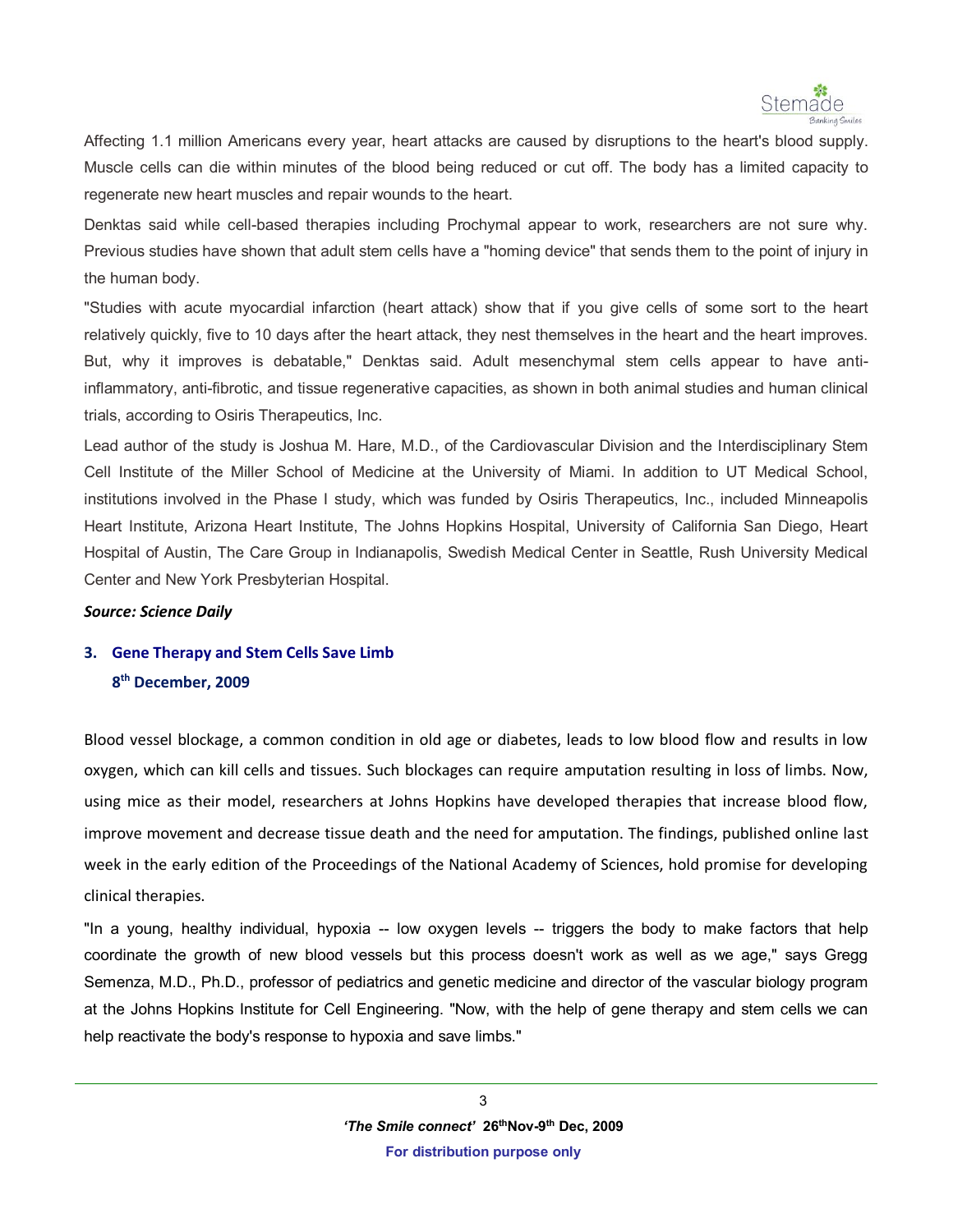

Previously, Semenza's team generated a virus that carries the gene encoding an active form of the HIF-1 protein, which turns on genes necessary for building new blood vessels. When injected into the hind legs of otherwise healthy mice and rabbits that had been treated to reduce blood flow, the HIF-1 virus treatment partially restored blood flow.

In the current study, the team asked if the same gene therapy treatment could improve reduced blood flow associated with advanced age. Comparing 13 month old mice to 3 month old mice, blocking the femoral artery in the hind leg causes all older mice to lose their legs while only about a third of younger mice have to lose their legs. The research team treated young and old mice with the HIF-1 virus and examined blood flow and tissue health. They found that while treatment improved young mice, it did not make a noticeable difference in the older mice.

But, it was known that when HIF-1 normally activates signals in the body to build new vessels, one of the many types of cells recruited to the site of new vessel growth is a population of stem cells from the bone marrow, which are called bone marrow-derived angiogenic cells. So the team isolated these cells from mice and grew them under special conditions that would turn on HIF-1 in these cells.

When the researchers treated the mice with both the HIF-1 virus and simultaneously injected bone marrowderived angiogenic cells, treated, older mice were less likely to lose their legs compared to their untreated counterparts.

Further study of these mice showed that activating HIF-1 in the cells appeared to turn on a number of genes that help these cells not only home to the ischemic limb, but to stay there once they arrive. To figure out how the cells stay where they're needed, the research team built a tiny microfluidic chamber and tested the cells' ability to stay stuck with fluid flowing around them at rates mimicking the flow of blood through vessels in the body. They found that cells under low oxygen conditions were better able to stay stuck only if those same cells had HIF-1 turned on.

"Our results are promising because they show that a combination of gene and cell therapy can improve the outcome in the case of critical limb ischemia associated with aging or diabetes," says Semenza. "And that's critical for bringing such treatment to the clinic."

The diabetes study was funded by The American Diabetes Association and the Johns Hopkins Institute for Cell Engineering. Authors on the paper are Kakali Sarkar, Karen Fox-Talbot, Charles Steenbergen, Marta Bosch-Marce and Semenza all of Johns Hopkins.

The aging study was funded by the National Institutes of Health, the Gene Therapy Resource Program of the National Heart, Lung and Blood Institute, the Chilean Ministry of Planning and the Department of Nephrology of the School of Medicine at Pontificia Universidad Catolica de Chile. Authors on the paper are Sergio Rey, KangAe Lee, Joanne Wang, Kshitiz Gupta, Shaoping Chen, Alexandra McMillan, Nupura Bhise, Andre Levchenko and Semenza, all of Johns Hopkins.

#### *Source: Science Daily*

4